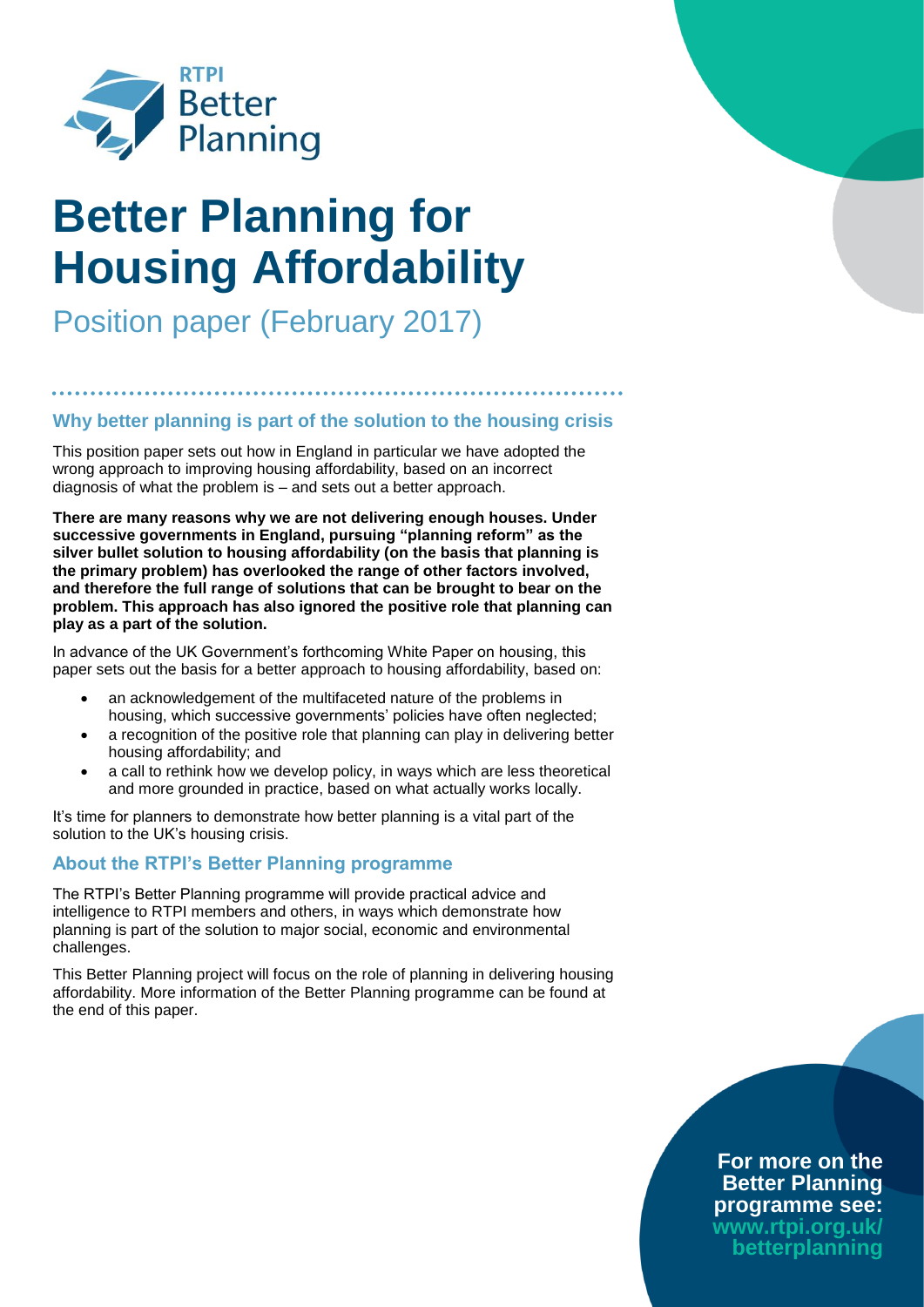# **The housing affordability crisis**

Housing costs of all types and tenures are rising across the UK as part of a phenomenon frequently referred to as "the housing crisis".

The high cost of housing is not confined to (private ownership) house prices; as it stands all tenure types command a disproportionate amount of peoples' income.

Consider that:

- More than three million households in the UK now spend more than a third of their income on housing.
- The number of 25-year-olds who own their own home has more than halved in the last 20 years (20 per cent, compared to 46 per cent two decades ago).<sup>1</sup>
- Average house prices are now at 7.9 times average earnings; this is particularly difficult for many young aspiring homeowners.
- There has been an 88 per cent fall in the amount of social housing built compared to 20 years ago.<sup>2</sup>
- The number of homes being built which are classed as "affordable" has fallen to its lowest level for 24 years (only 32,000 new homes).
- The UK is building 15 per cent fewer homes than it was in the five years before the downturn in 2008.<sup>3</sup>
- The number of "working households" living in poverty (7.4 million people, including 2.6 million children) has reached record levels in part as a result of the housing crisis (especially in London and southern England) and high rents in the private rented sector.<sup>4</sup>
- More than a quarter of a million people are homeless in England alone.<sup>5</sup>

Although this is a current problem, it is not a recent trend. The costs of housing have been "decoupling" from earnings for some time; since 1975 real house prices have increased by 126 per cent.<sup>6</sup>

<sup>1</sup> Local Government Association (2016), Proportion of 25-year-old homeowners halved in 20 years, media release, 22<sup>nd</sup> December.

<sup>2</sup> Op cit.

<sup>3</sup> Carter Jonas (2016), Delivery of New Build Homes Down 15% on Pre-Downturn Levels, media release 12<sup>th</sup> December, www.carterjonas.co.uk/news-andevents/news-and-press-releases/Dec-2016/delivery-of-new-buildhomes.aspx#sthash.jCulPCIT.dpuf

<sup>4</sup> Joseph Rowntree Foundation/New Policy Institute (2016), Monitoring Poverty and Social Exclusion 2016, Joseph Rowntree Foundation/New Policy Institute: York/London.

<sup>5</sup> According to Shelter, see BBC News (2016), More than 250,000 are Homeless in England – Shelter, BBC News website, 1<sup>st</sup> December.

<sup>6</sup> Nationwide (2015), Q2 House Price Index, Nationwide: London.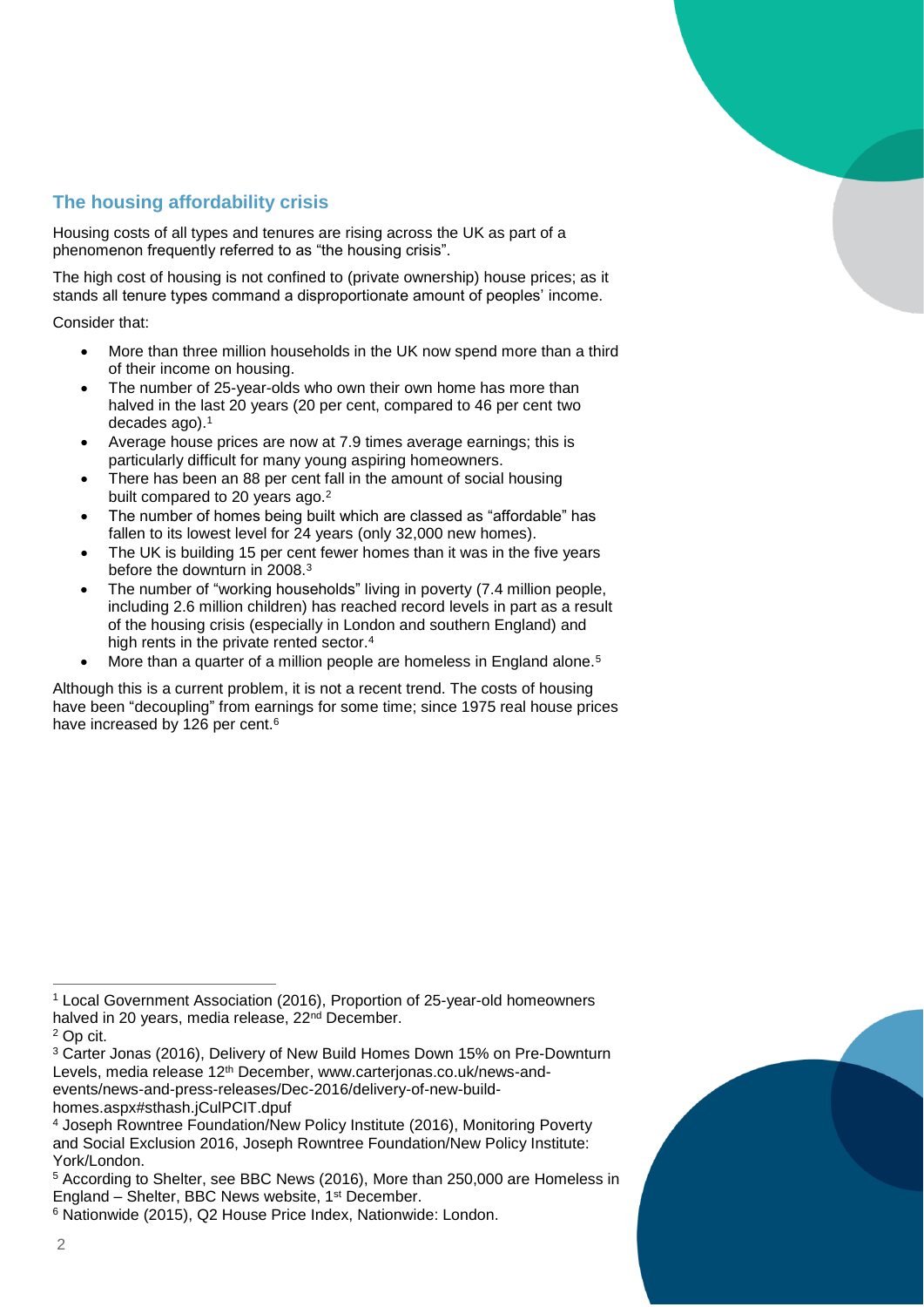

# **Why planning has been blamed for the housing crisis**

Broadly, there are two types of explanations offered for the housing crisis: those that explain the current situation mainly with reference to a single issue – that of planning – and those that acknowledge the multifaceted nature of the problem.

Starting with the former, the "anti-planning" argument alleges that planning restricts the supply of land (and has done so over a long period) and that this is the locus of the problem, resulting in spiralling house prices. Following this argument, some researchers have claimed that 35 per cent of the average house price in the UK is directly attributable to "planning constraints".<sup>7</sup>

According to this argument, if planning is removed (or sufficiently deregulated), in the absence of burdensome regulations "the market" will deliver enough housing to meet demand and house prices will (begin to) drop.

If the solution is so straightforward, why have successive governments not done this?

Anti-planners argue that government is unwilling to confront the organised "nimbyism" ("not-in-my-backyard" local resistance to development) that real reform would require, and that the planning system and local politicians have been unduly influenced, in particular by older home-owning voters. $8$  Existing homeowners like high house prices, they are older and they vote. Those who cannot buy are younger, more mobile and less likely to be on the electoral register, let alone actually vote. The political incentives are therefore aligned in favour of the status quo.

The result is that young people are unable to access affordable housing in desirable areas near to employment opportunities, because NIMBYS object to housing being built in their locality, and government holds the planning system in place (albeit perhaps reluctantly) in order to prevent development in areas where voting homeowners live.

For the anti-planners, removing or reducing planning regulations in order to increase supply as a means to achieving housing affordability is the only substantive option available to policy-makers – one that, from the anti-planners' perspective, policy-makers have largely ducked. Hence – in their view – the present and ongoing housing crisis.



 $\overline{a}$ <sup>7</sup> Hilber, C., and Vermeulen, W. (2016), "The impact of supply constraints on house prices in England", Economic Journal, Volume 126, Issue 591, pp.358-405. <sup>8</sup> See Webster, B. (2016), "Middle classes exploiting 'Nimby's charter'", The Times, 26<sup>th</sup> August.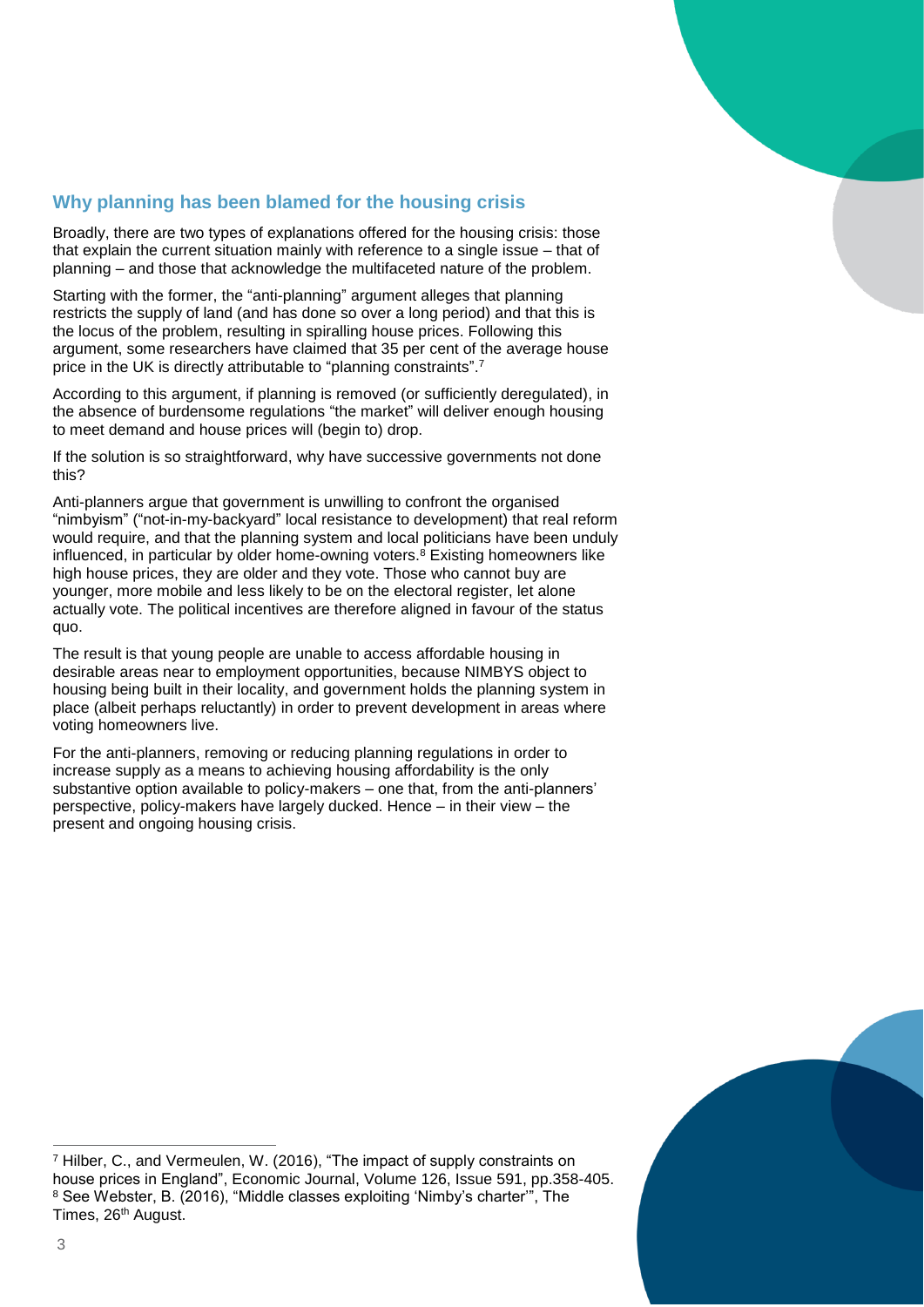

# **The focus on "planning reform" has failed to resolve the housing crisis (and may have exacerbated it)**

This said, the anti-planners' argument has been influential, in that policy-makers' attempts to ensure more housing and improve housing affordability have often focused on "planning reform": deregulation of planning, "streamlining" policies and regulations, "fast tracking" of planning processes and so on.

This explains the sense of almost continual change in the planning system (planning policy and regulation), in England in particular, and the plethora of housing policies and initiatives over recent years.<sup>9</sup> It should also be noted that these "reforms" have also often focused on housing numbers at the expense of design, quality, and location – and indeed how we create better communities.

Clearly, the increasing housing crisis suggests that this approach hasn't worked.

Planners would largely agree. According to a survey of RTPI members in England in 2016:

- 73 per cent think constant changes to planning have hindered their ability to deliver good places;
- 53 per cent think these changes have hindered housing development;
- 70 per cent think they are less able to deliver benefits of planning compared to 10 years ago. 10

The question is, why has this approach of focusing on "planning reform" largely failed?



www.rtpi.org.uk/media/2022160/the\_governments\_housing\_policy\_for\_england\_-\_november\_2016.pdf

<sup>10</sup> As included in Adams, D., O'Sullivan, M., Inch, A., Tait, M., Watkins, C., and Harris, M. (2016), Delivering the Value of Planning, RTPI: London.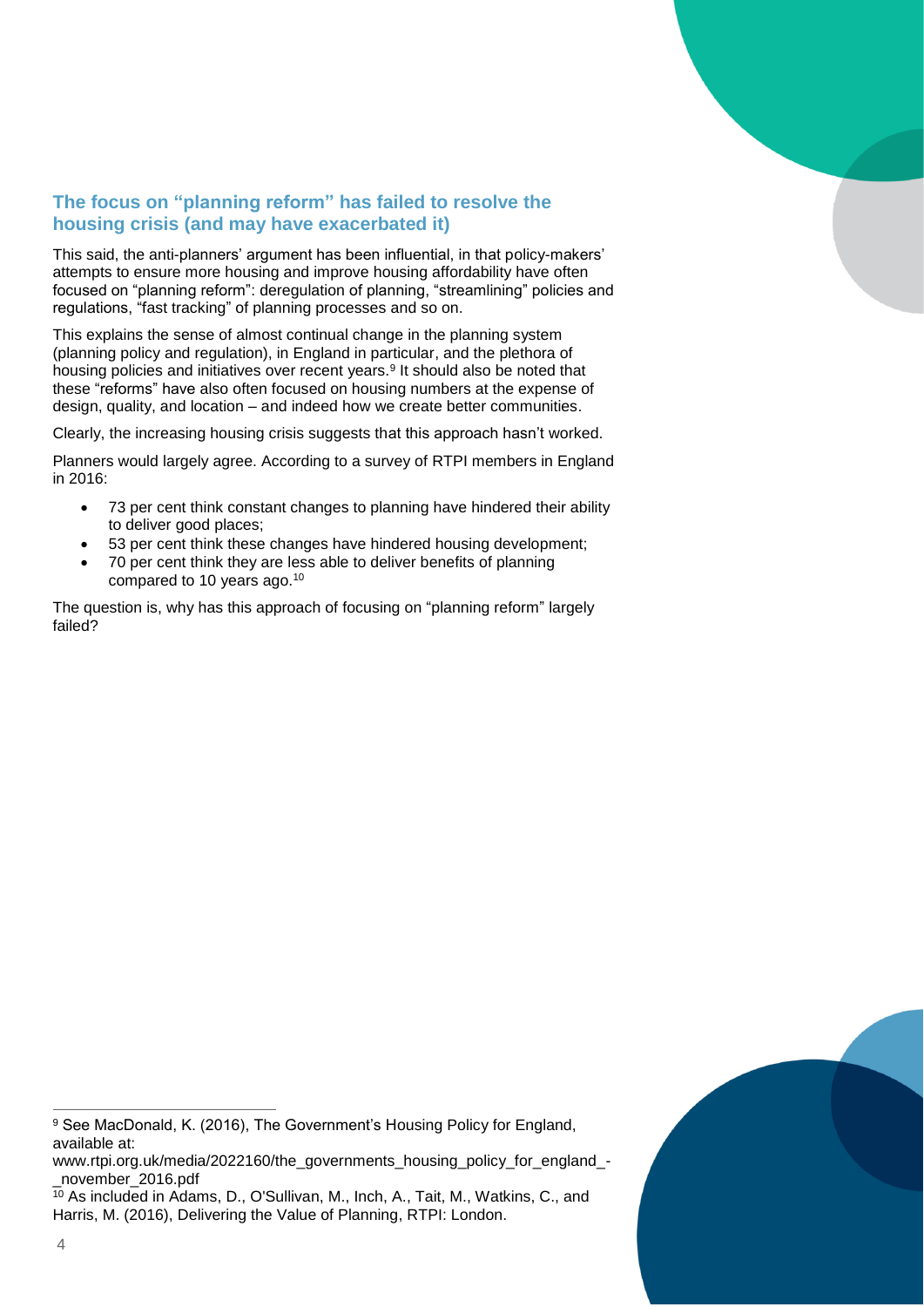

# **What has the focus on "planning reform" neglected?**

There are many reasons why we are not building enough houses. Pursuing "planning reform" as the silver bullet solution to housing affordability – on the basis that planning has been the primary problem – has overlooked the range of other factors involved, and therefore the range of other solutions that can be brought to bear on the problem. We note 10 factors below.

#### **1. The relationship between housing supply and affordability is neither simple or direct**

At the root of the focus on planning has been the question of supply. It has been clear for some time that housing supply is not keeping up with the additional demand generated by demographic change, including rising life expectancy, the growing number of one-person households, and immigration.<sup>11</sup> It might then seem obvious that the cause of higher housing prices is a lack of supply, and that the answer is to simply "build (a lot) more houses" – hence the need to "free-up" the perceived barriers to supply.

However, empirical analyses indicates only a weak relationship between land supply, housing supply, and rates of house price growth,<sup>12</sup> and almost no relationship between land supply and the other factors that impact affordability such as transport costs, energy bills, food expenditure, and access to employment.<sup>13</sup> 14

As the real estate company Savills has noted: "Actual housing demand is determined by the number of people willing and financially able to buy a home, second home or investment... [based on]: their ability to sell their existing home, their access to housing equity/deposit, their access to credit at an affordable price, their current income and expectations of future earnings/employment, the financial and tax (dis)incentives of property ownership, expectations of future returns, and sentiment in the general market and at an individual level. Of these factors, it is perhaps the cost and availability of credit that has had the greatest direct effect on housing market demand over the last two decades." 15

Even if one accepts the narrow proposition that "increased supply  $=$  more affordability", since only 10 per cent of homes are new (the majority of sales are of course from the "second hand market") it would take a long time for increased supply to impact on price (supported by a consistent policy approach maintained over many political cycles). We need more housing, but we need a proper understanding of just what it will take to improve housing affordability – not simplistic assumptions that lead to short-term (and counter-productive) policies.

<sup>11</sup> Regarding demographic change see RTPI (2014), Future-Proofing Society, RTPI: London; on the implications for housing demand, see Williams, P., and McDonald, N. (2014), Understanding Recent changes in Household Formation Rates and their Implications for Planning for Housing, RTPI: London.

<sup>12</sup> See Saunders, P. (2016), Restoring a Nation of Home Owners, What went wrong with home ownership in Britain, and how to start putting it right, Civitas: London.

<sup>13</sup> Costello, G., and Rowley, S. (2015), 'The Impact of Land Supply on Housing Affordability in the Perth Metropolitan Region', Pacific Rim Property Research Journal, Volume 16, Issue 1, pp.5-22.

<sup>14</sup> Bramley, G., Leishman, C., Watkins, D. (2008), 'Understanding Neighbourhood Housing Markets: Regional Context, Disequilibrium, Sub-markets and Supply', Housing Studies, 23 (2), pp.179.

<sup>15</sup> Hudson, N. (2015), Housing Market Note, New Build Research, A Panacea?, Savills: London.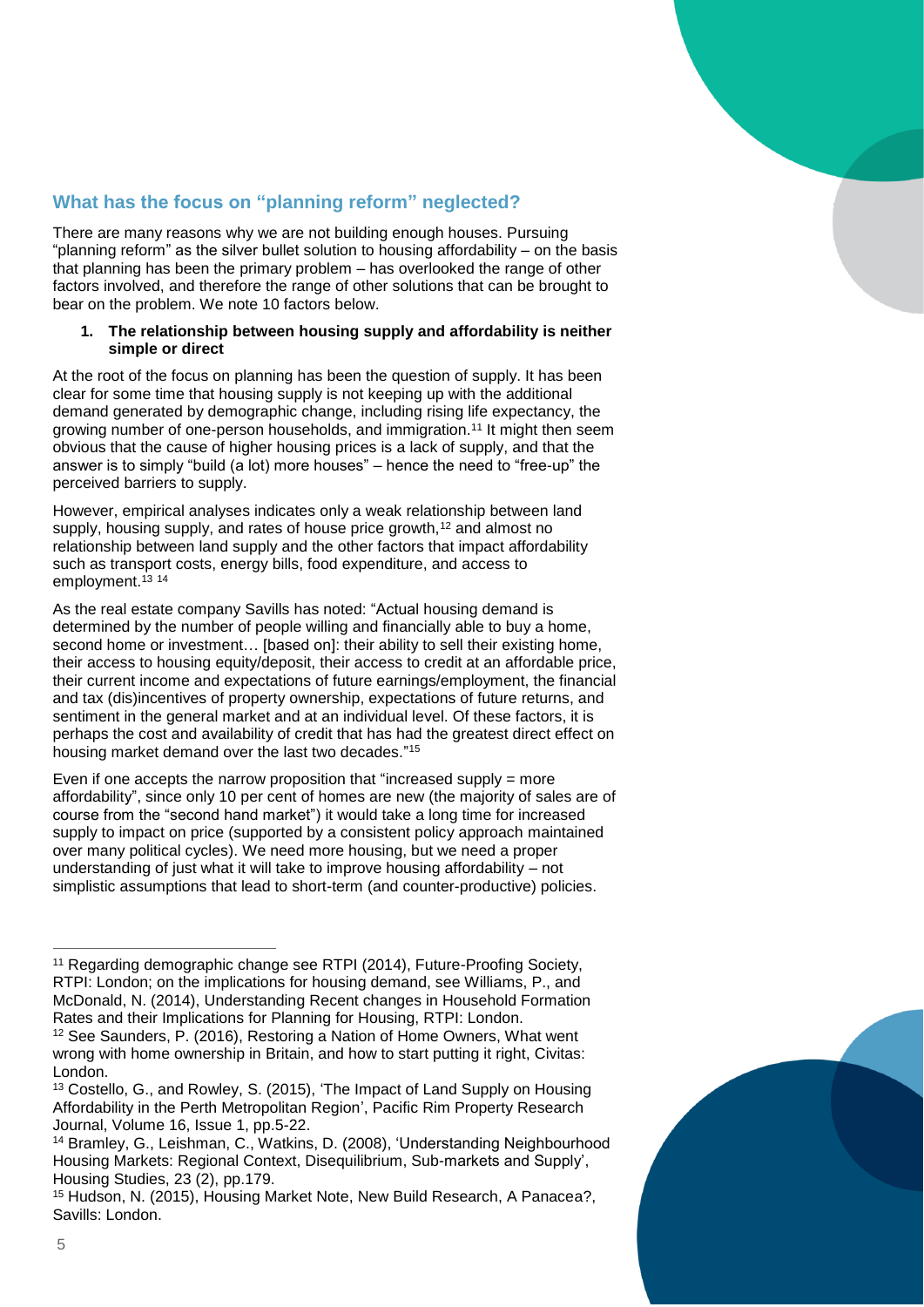

#### **2. Issues in the land market inhibit more housing development**

The limited supply of land in optimal locations close to major employment clusters and transport infrastructure,<sup>16</sup> amplified by the financial system and demand side policies, means that land values tend to rise at a considerable rate over time.<sup>17</sup> The gain in value that public investment in infrastructure delivers is generally very high, which can encourage strategic land trading rather than development.<sup>18</sup> The financialisation of the land market prevents land coming forward for development and can in some situations result in landowners being the greatest beneficiaries of residential development – not developers, communities, or central or local government.

It is believed that over a quarter of all brownfield land in England has been vacant or derelict for at least nine years. Why these sites remain undeveloped has been insufficiently studied, but the available research suggests that this is due as much to 'institutional' factors (for example, who owns land and the structure of land and property markets) as economic or physical ones. 19

Among the most problematic of these institutional factors are unrealistic expectations by owners of what their land is worth. Relatedly, some landowners may also have unrealistic expectations over the value of their land, inhibiting otherwise viable development coming forward, especially when reinforced by conventional valuation practices. Paradoxically, economic upturns can exacerbate this, by encouraging an even greater sense of unreality among owners and developers about what returns are achievable.

In addition to this uneven distribution of land values and land value uplifts, the lack of a comprehensive open access national database of land ownership means that planners and others find it difficult to work out who owns land, which presents another obstacle to land being brought forward for development.

The characteristics of those who do own land can further exacerbate the problem. Quite a few pieces of strategically important land are owned by absentee landlords, often offshore companies using the land as a trading asset rather than as something to build houses on. A recent investigation found that over £170 billion worth of properties have been acquired by offshore companies in the last ten years alone.<sup>20</sup> This is part of a wider problem with the inaccessibility of the land market, where competition over land impacts on the price, quality and location of housing.

#### **3. Inequality and the financialisation of housing have meant that a home is out of the reach of many**

The proportion of GDP accounted for by wages has been falling while wealth coming from asset appreciation has been growing, and has been exacerbated by the monetary policy responses to the 2008 economic crisis. Quantitative easing

<sup>18</sup> For the RTPI's proposals for how to maximise the returns on investment in infrastructure for example, see RTPI (2014), Transport Infrastructure Investment: Capturing the wider benefits of investment in transport infrastructure, RTPI: London.

<sup>20</sup> See www.private-eye.co.uk/registry

<sup>&</sup>lt;sup>16</sup> See the RTPI's ongoing research project on the Location of Development, at: www.rtpi.org.uk/knowledge/research/projects/location-of-development/ <sup>17</sup> Shelter and KPMG (2016), Building the Homes We Need: A Programme for the 2015 Government, Shelter/KPMG: London.

<sup>19</sup> See for example Adams, D. (2015), Compulsory Sale Orders as a Response to Hardcore Urban Vacancy and Dereliction, paper presented to Transience and Permanence in Urban Development Workshop, University of Sheffield, January, and Adams, D. (2015), What Can Planners Do About Hardcore Land Vacancy?, paper presented to AESOP conference, Prague, July.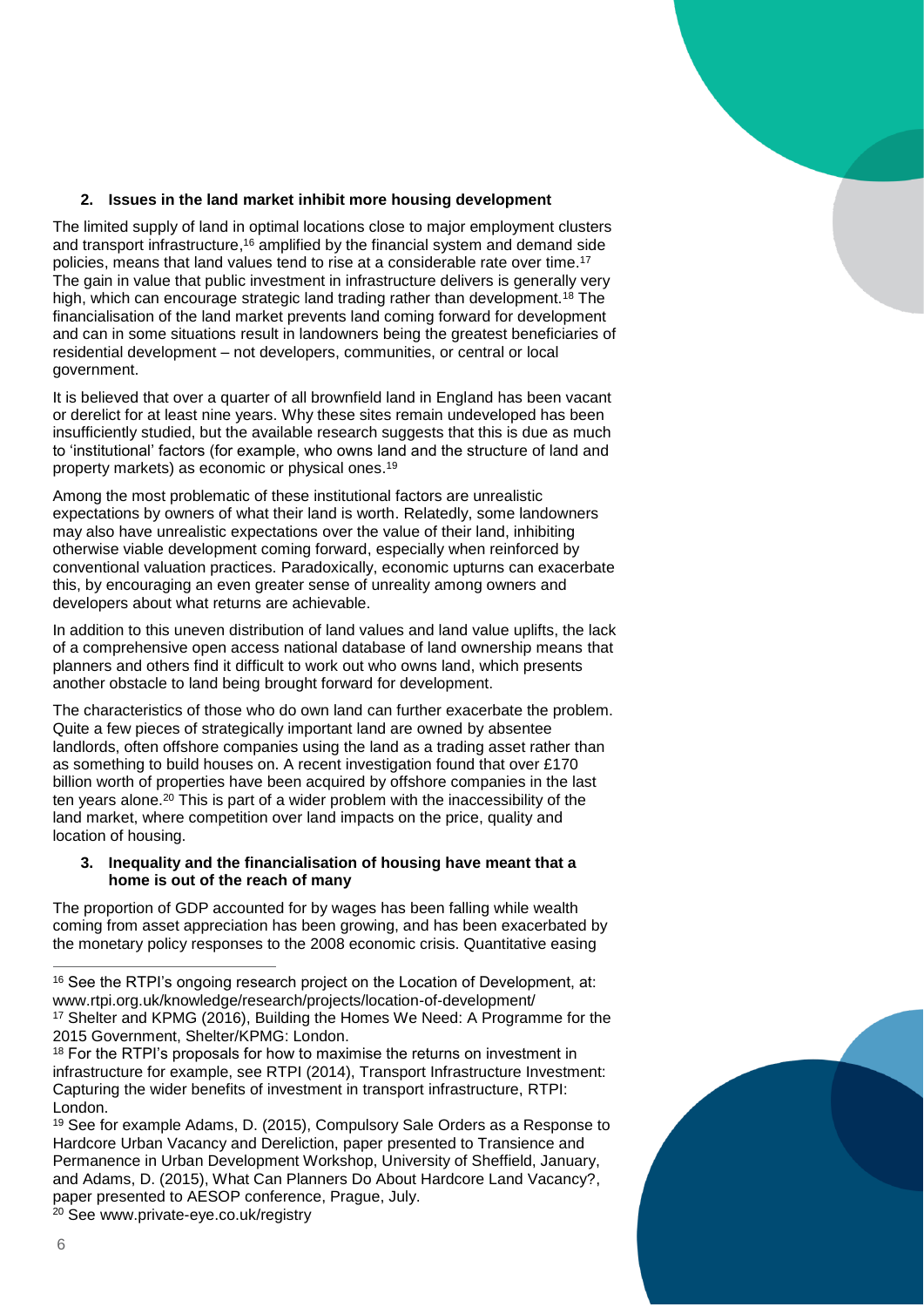has increased asset values and borne down heavily on savings and wages. This has led to growing intergenerational inequality, especially inequality between property owners and renters. The financial features of the UK's emphasis on owner-occupation (state-sponsored and debt-financed expansion of individual owner-occupation of housing, the privileging of home ownership in the tax system) have exacerbated this.<sup>21</sup> This growing inequality, including related to home ownership, and in combination with the other factors identified here, have caused housing to become less affordable for many over time.

#### **4. Local authorities have had a much reduced role in house building**

Until the early 1980s, local authorities were a key direct source of housing supply, but this has not been the case since then (as illustrated in the chart below), although this is now changing somewhat in response to the housing crisis.



#### *UK housing completions from 1919 to 2011***<sup>22</sup>**

Among other analyses, the Lyons report (2014) <sup>23</sup> highlighted this gap in provision as a significant and continuing contribution to the housing crisis – indeed, the deficit in housing provision has reflected the former local authority contribution to housing supply.

Local authorities have now started to (re-)engage directly in housing delivery. In 2015, a survey found that over 50 per cent of local authority leaders intended to set up housing companies to directly engage in housing provision.<sup>24</sup> The House of Lords Built Environment Committee has recommended that local authorities

<sup>&</sup>lt;sup>24</sup> Sharman, L. (2015), 'Half of councils setting up companies to tackle housing shortage', LocalGov, 4<sup>th</sup> August.



<sup>21</sup> Edwards, M. (2015), Prospects for Land, Rent and Housing in UK Cities, London: Foresight, Government Office for Science.

<sup>&</sup>lt;sup>22</sup> RTPI (2013), Delivering Large Scale Housing: Unlocking schemes and sites to help meet the UK's housing needs, London: RTPI.

 $23$  The Lyons Review (2014), The Lyons Housing Review, Mobilising across the nation to build the homes our children need.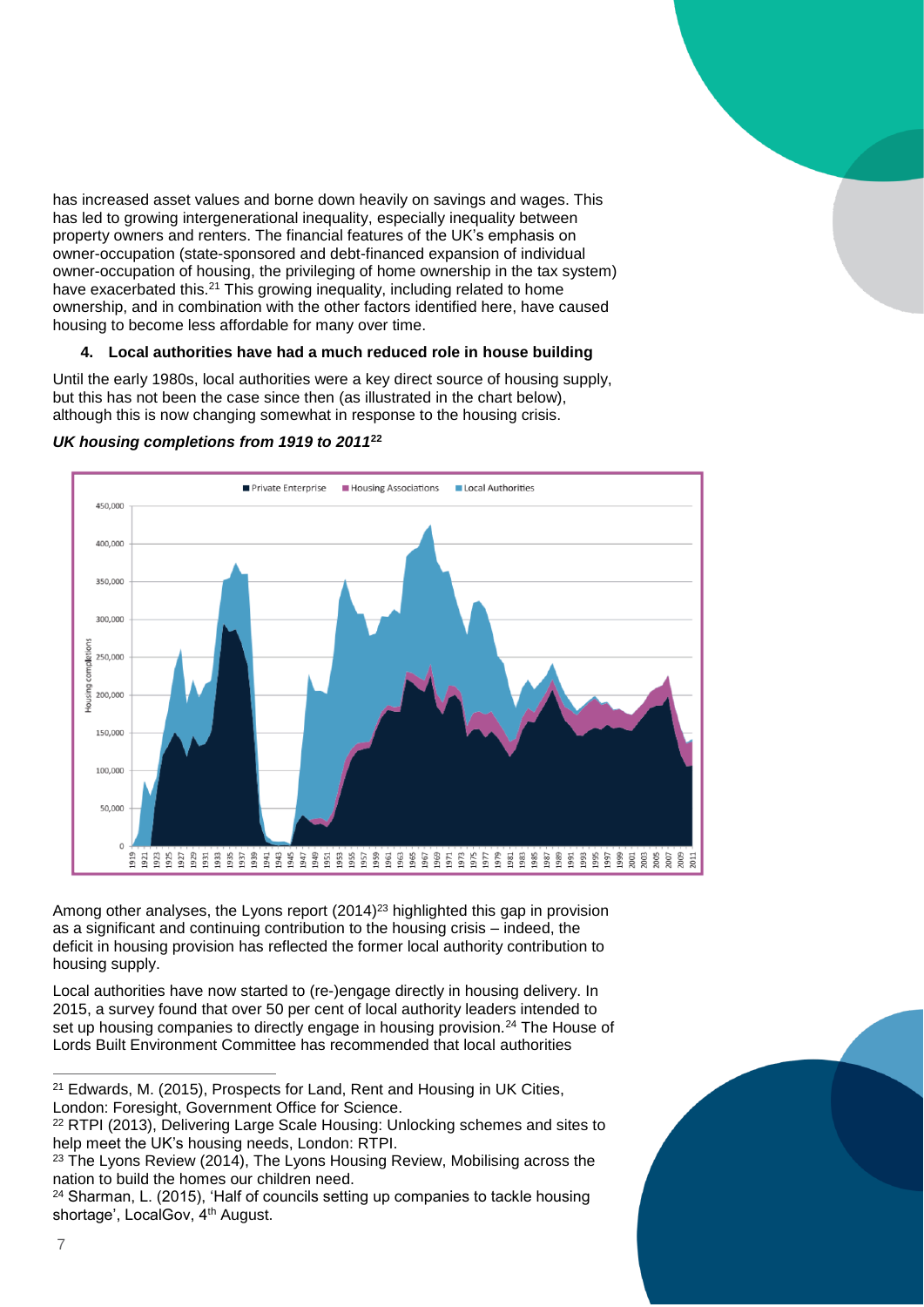should return to direct provision of housing, <sup>25</sup> and the Local Government Association's (LGA) Housing Commission is undertaking a review of how this could be achieved.<sup>26</sup> The RTPI has also commissioned research in this area as part of this programme of work (see further below).

#### **5. There is a geographical bias in housing policy**

The anti-planning argument (and so often the emphasis in housing and planning policy) also suffers from a lack of geographical perspective. <sup>27</sup> In England, the argument typically operates from a London/South East perspective, and describes regionally-specific problems as if they are national problems. Yet England has not one housing market, but many.

The housing crisis is most concentrated in London and the South East of England (which is not to deny problems elsewhere). The most marked housing problems, as measured by three main indicators (household overcrowding, homelessness, and housing affordability), are concentrated in the southern "mega-region", and particularly in London boroughs.<sup>28</sup> (Local authorities with high homelessness outside London include Birmingham, Northampton, Luton and Portsmouth.)

In many cities the primary need is to attract rather than to accommodate growth – essentially the inverse of the problem faced by London, where the primary concern is how to accommodate a rapidly-expanding population. Describing the South East's housing challenges as if they are national ignores the housing problems faced in other regions, among them: vacant housing in the North West; the ageing population (and hence changing housing needs) in the South West; the degree of unimplemented permissions in the North West and North East; and a lack of effective demand in parts of the North (particularly in low wage areas). These are not issues that would be solved simply by a mass release of greenbelt land or the densification of housing in urban areas.

Rural communities are also particularly hard-hit by dwindling affordable housing: eight per cent of rural housing is classed as affordable compared to 20 per cent in urban areas.<sup>29</sup> This has seen the average age in rural communities rise as young people are priced out, and services such as shops and post offices have closed.

Another way of looking at the housing crisis then is that what we lack is not so much new housing (though we do) but rather *more housing in more good places* – places with the attributes which attract potential buyers to a location, such as proximity to employment opportunities and flourishing economies, transport accessibility and connectivity, good local amenities and public services, quality of life, and so on.<sup>30</sup>

/journal\_content/56/10180/7570944/ARTICLE

<sup>27</sup> McCann, P. (2016), The UK Regional-National Economic Problem: Geography, globalisation and governance, Routledge: London.

<sup>28</sup> TWRI (2016), Housing Deprivation from the Index of Deprivation 2015, TWRI: Newcastle upon Tyne.

<sup>29</sup> Campaign to Protect Rural England (2016), On Solid Ground, Encouraging landowners to invest in rural affordable housing, CPRE: London.

<sup>30</sup> Pendlebury, D. (2015), 'What critics of planning should understand about solving the housing crisis', RTPI blog, www.rtpi.org.uk/briefing-room/rtpi-blog/whatcritics-of-planning-should-understand-about-solving-the-housing-crisis/

<sup>25</sup> Lords Select Committee (2016), 'Short-sighted Government housing policy will not meet objectives', 19th February

www.parliament.uk/business/committees/committees-a-z/lords-select/builtenvironment/news-parliament-2015/built-environment-report-published/ <sup>26</sup> LGA (2016), Building our homes, communities and future: The LGA housing commission final report, www.local.gov.uk/housing/-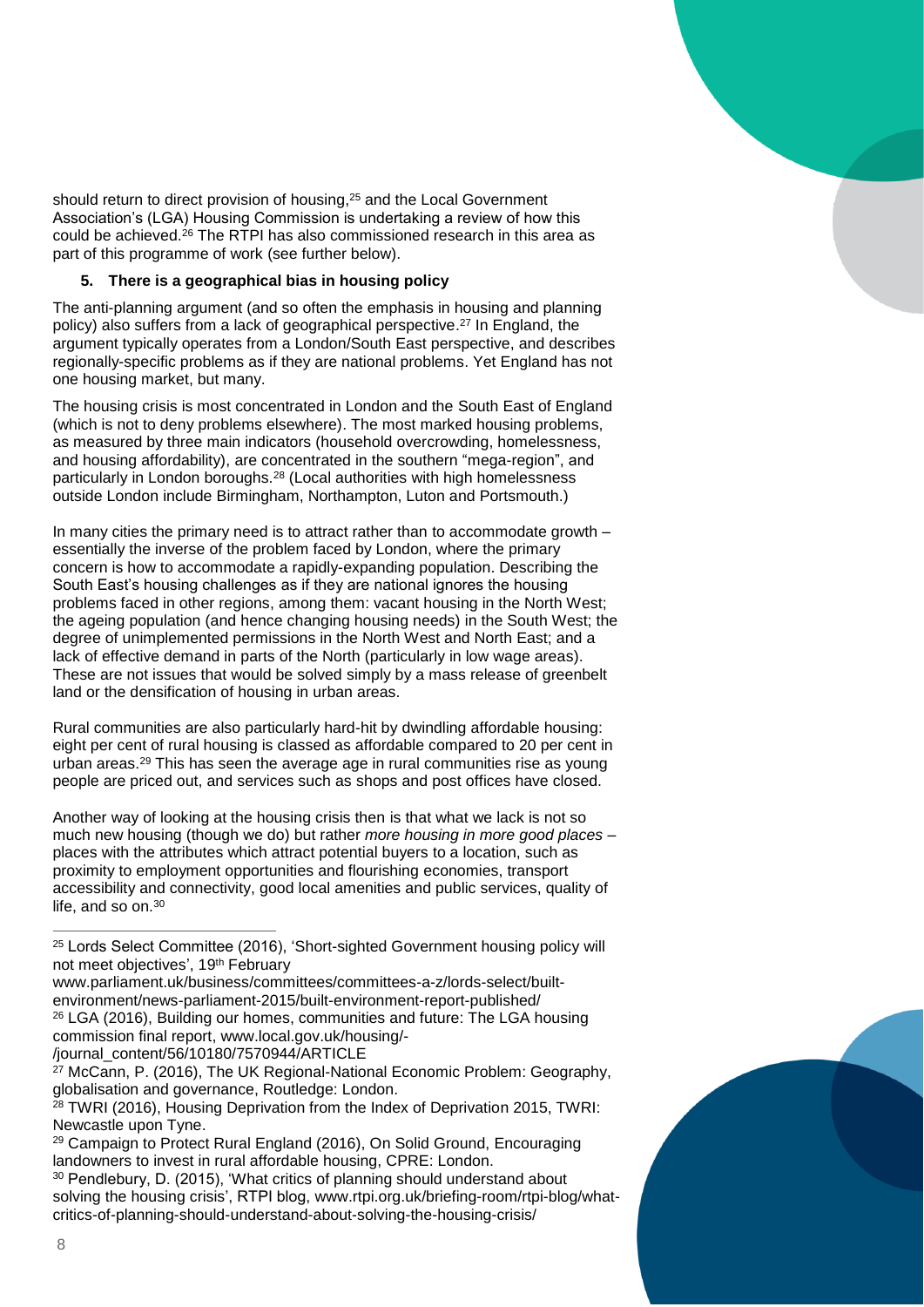#### **6. More planning permissions do not necessarily mean more housing**

According to the latest available figures covering (July-September 2016) district level planning authorities in England:

- granted 101,800 planning permissions, up three per cent from the same quarter in 2015;
- decided 85 per cent of major applications within 13 weeks or the agreed time, up from 80 per cent a year earlier;
- granted 12,900 residential applications, up six per cent on a year earlier.<sup>31</sup>

Further, in the year ending September 2016, district level planning authorities:

- granted 381,300 planning permissions, up four per cent from the figure for the year ending September 2015; and
- granted 48,300 planning permissions on residential developments: 6,200 for major developments and 42,100 for minors, up on the year ending September 2015 by six per cent and four per cent respectively.

Given this, why have there not been directly corresponding increases in development?<sup>32</sup>

There has been considerable debate regarding the relationship between planning permissions and "housing completions", including allegations of developers engaging in "land banking". Recent analysis suggests that these allegations are misplaced, given the costs and risks involved in land promotion, construction and sales, and that policy should focus on increasing the supply of land, increased resources for local planning department (see further below), and proactive measures to reduce barriers to development.<sup>33</sup>

This said, developers may indeed be reluctant to build too many in one area at any one time for fear of lowering sale prices or even having houses stand empty (this also relates to the availability of finance for house buyers and the actual scale of demand on an annual basis). This is perfectly understandable given that private developers are businesses, which need to cover the component costs of building, including bank finance, labour and material costs, CIL and S106 contributions and the costs of land purchase, among other elements.

Further, it should be noted that "outline" planning permission may not equate to a fully deliverable planning permission ready for development, particularly if precommencement conditions (requiring a local authority to agree details of the scheme before construction) haven't been discharged (signed-off). Again, underresourcing of local planning authorities can be a significant issue here, exacerbated by a government performance regime that emphasises limited measures of performance such as time from application to formal decision.

All of this supports the point however that the issue of housing supply (let alone housing affordability) is far more complex than the anti-planning argument suggests.

<sup>31</sup> National Statistics (2016), Planning Applications in England: July to September 2016, www.gov.uk/government/statistics/planning-applications-in-england-july-toseptember-2016

<sup>&</sup>lt;sup>32</sup> For example, in 2015 there were 260,000 planning permissions granted for new homes granted in England but "net completions" amounted to 189,650. Source: DCLG Live Tables.

<sup>33</sup> Nathaniel Lichfield & Partners (2017), Stock and Flow, Planning Permissions and Housing Output, NLP: London.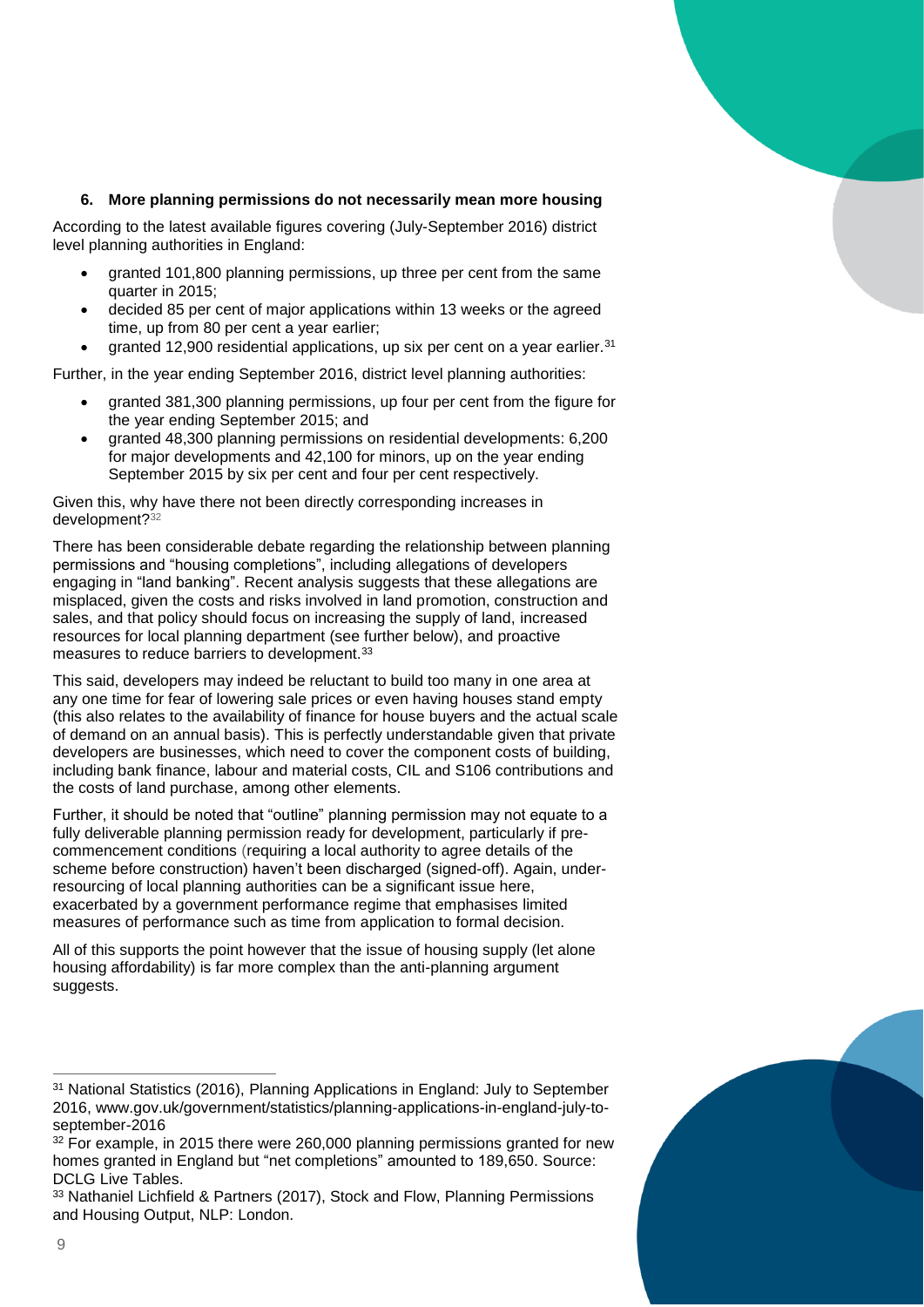

#### **7. There is a lack of diversity in the development sector**

House building is prone to market shocks and with every period of rapid house price growth, housing supply has only responded slowly and then declined rapidly when house prices have fallen. The vulnerability of housebuilding to economic cycles is exacerbated by the fact that it occurs at the intersection between three markets that are complex and problematic in and of themselves: land; construction; and home sales. These interactions currently create a system that consistently delivers too few homes, of variable quality, at very high costs.<sup>34</sup>

The financial model for the largest developers allows them to forecast 20 per cent profit margins from new developments, in the interests of shareholders and also the banks providing the financing to developers' operations. The very ability of developers to include such significant profit margins within their viability calculations suggests a market that exhibits considerable oligopolistic features.

This is not to criticise the practices of the companies themselves – they are responding in a rational way to their economic and business environment. However, the fact that the public good is at the mercy of the business model of private developers is a clear example of policy failure.

#### **8. SMEs in particular face barriers in providing more housing**

Other countries, such as Germany, have higher rates of housebuilding, a much less volatile housing market, and a larger private rented sector than the UK. One reason for this is the greater diversity of suppliers in their development markets.<sup>35</sup>

Why is the UK market comparatively oligopolistic? Since the downturns in 2007/2008 small and medium enterprises (SMEs) have been notably absent from the house building sector, with the result that 70 per cent of all private sector housing output is now being produced by the largest house builders.<sup>36</sup> The biggest barriers preventing SME building firms from expanding according to a recent survey are: obtaining planning permission; obtaining development finance; availability and cost of land; and skills and labour shortages.<sup>37</sup>

#### **9. We use housing stock inefficiently**

Despite extensive media coverage the narrative of shortage of supply leading to spiralling prices is not without its challengers. There are those who argue that if the UK's housing market was more efficient in its use of existing stock, it would not be in crisis. According to this argument the country has more than enough stock to house all of its inhabitants comfortably. In 2011 in England and Wales, 66 million bedrooms served a population of 55 million. The problem therefore lies in the inequitable and inefficient ownership and use of Britain's housing stock.<sup>38</sup>

<sup>38</sup> Dorling, D. (2015), All That is Solid, How the great housing disaster defines our times, and what we can do about it, Penguin: London.



 $\overline{a}$ <sup>34</sup> Shelter and KPMG (2016), Building the Homes We Need: A Programme for the 2015 Government, Shelter/KPMG: London.

<sup>35</sup> Davies, B., Turner, E., Marquardt, S., and Snelling, C. (2016), German Model Homes? A comparison of the UK and German housing markets, IPPR: London. <sup>36</sup> Griffith, M., and Jefferys, P. (2013), Solutions for the Housing Shortage, How to build the 250,000 homes we need each year, Shelter: London.

<sup>&</sup>lt;sup>37</sup> NHBC Foundation (2014), Improving the Prospects for Small House Builders and Developers, NHBC Foundation: Milton Keynes.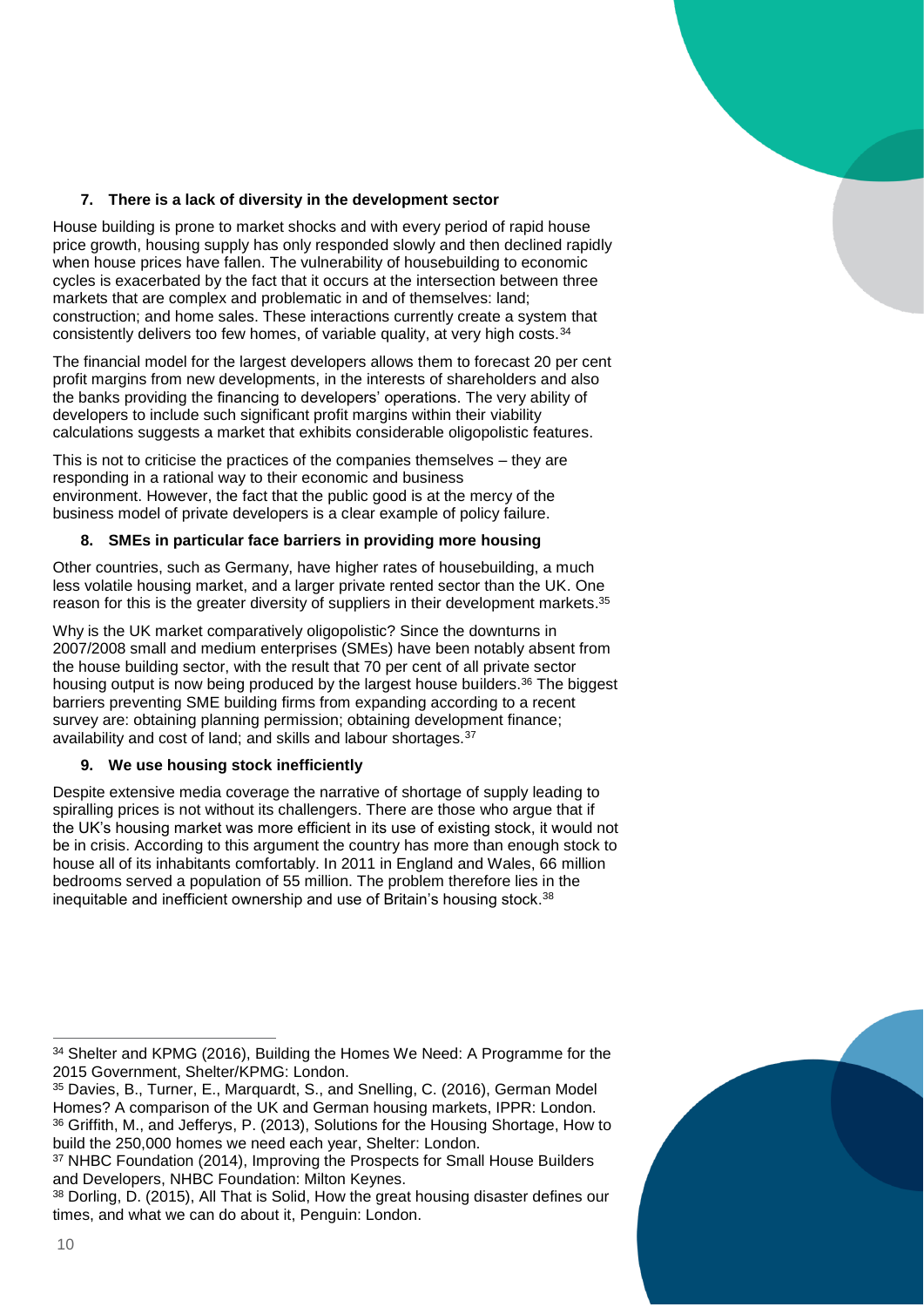

#### **10. Local (planning) authorities are severely under-resourced**

Further, despite their best efforts, planners are struggling in the context of cuts to local government budgets.<sup>39</sup> According to one survey, nearly 90 per cent of local authorities believe the UK Government's housing targets (to build a million homes by 2020) are impossible to meet as a result of a lack of planning resources.<sup>40</sup>

Housing and planning have suffered disproportionately in terms of cuts to public services and this has impacted on the ability of local authorities to deliver housing. RTPI research undertaken in the North West region of England in 2015 found that average cuts in planning staff of more than 30 per cent in local planning authorities over the past five years is now undermining economic recovery across the region.<sup>41</sup> In many cases, local planning services are surviving on the goodwill and professional integrity of their officers, but this may not be sustainable in the longer term. The region's future ability to deliver homes, schools, hospitals and other major infrastructure is being put at risk.

This is just one regional instance of a wider national pattern. Data from across the country shows that planning has suffered disproportionate cuts when compared to other public services, with some high cut local planning authorities seeing funding reductions of more than 55 per cent.

While it is understandable that local authorities want to protect frontline services, the "choice" to sacrifice planning may in some places be based on quite a narrow understanding of what planning is for. It is easy to cut something that is portrayed as a brake on development, but if there were a wider appreciation of the socioeconomic benefits planning can deliver, perhaps planning would not have been cut so excessively.

At the national level government spending has been steadily switched from investing in new homes to subsidising housing costs via housing benefit. Central government now spends more than 20 times as much on housing benefit as on affordable house building grants.<sup>42</sup> Therefore while the taxpayer is spending money on housing it is not resulting in the production of tangible assets (again, this is linked to the lack of housing provided by local authorities).

Lastly, local government requires much greater certainty about its financing in the medium and long-term (for example, around City Deals, business rate retention, and the funding of adult social care), without which it is very difficult for local authorities to plan strategically.

<sup>39</sup> RTPI/Arup (2015), Investing in Delivery: How we can respond to the pressures on local authority planning, RTPI/Arup: London.

<sup>40</sup> Federation of Master Builders/Local Government Information Unit (2016), Small is Beautiful: Delivering homes through small sites, Federation of Master Builders/Local Government Information Unit: London.

<sup>41</sup> RTPI/Arup (2015), Investing in Delivery: How we can respond to the pressures on local authority planning, RTPI/Arup: London.

<sup>42</sup> Ibid.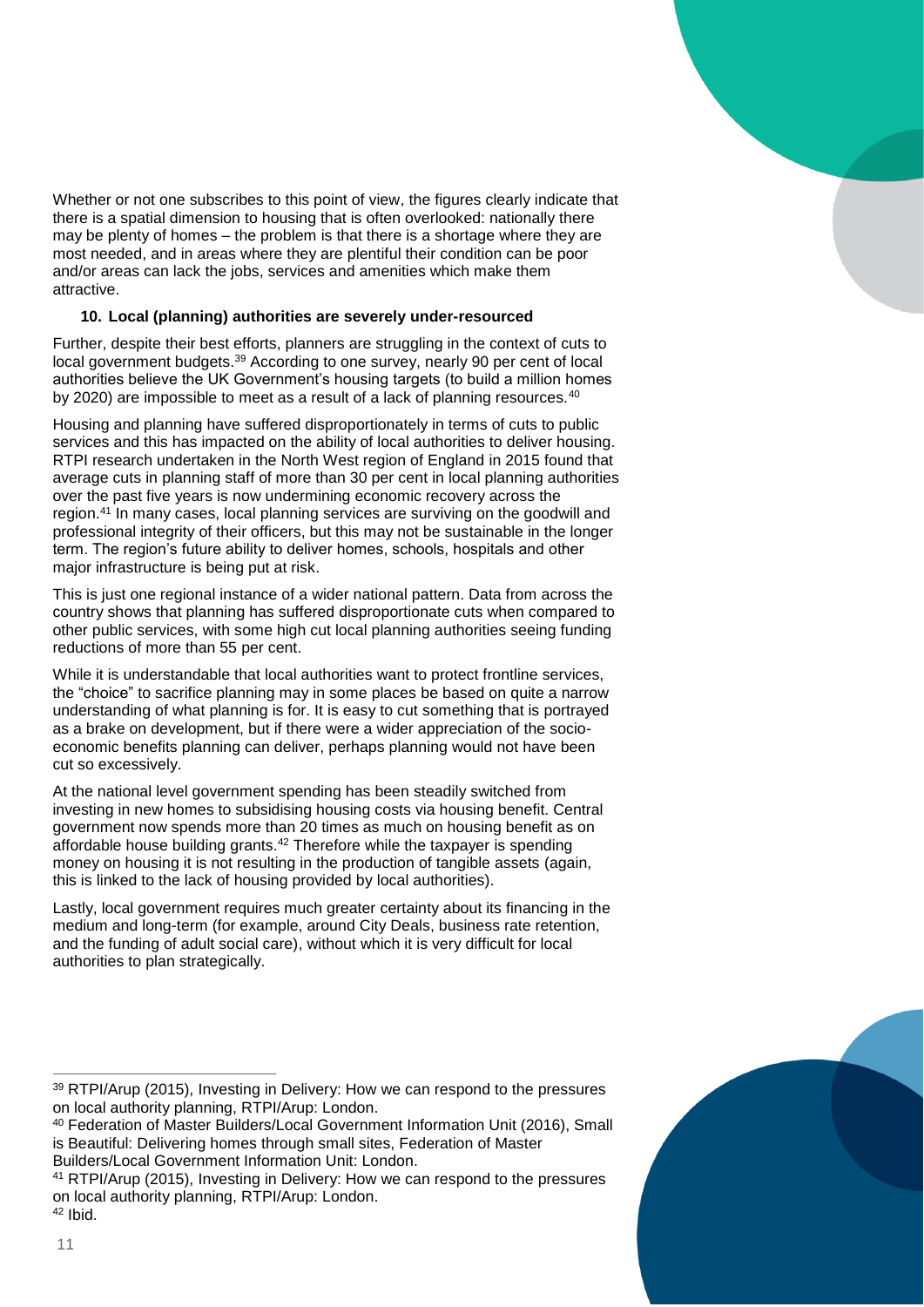

#### **What happens when planning is removed?**

Finally, the experiences of countries that have pursued widespread deregulation of planning as a means to achieving housing affordability illustrate the point that a mass granting of planning permissions is not sufficient to deal with an affordability crisis of the kind we are experiencing in the UK.

During the 2000s, Ireland, the US, and Spain, operating with few planning restrictions, all built vast numbers of houses, yet have ended up with a housing crisis alongside an excess of housing. This is because in the lead up to the collapse of the housing market houses were built in areas which provided developers with the highest financial gains rather than where people actually wanted to live.

**To avoid similar outcomes, we need to make decisions around location, design, quality, and tenure type** *alongside* **decisions about increasing supply. In short, we need to plan for housing in the context of creating great places where people want to live.**

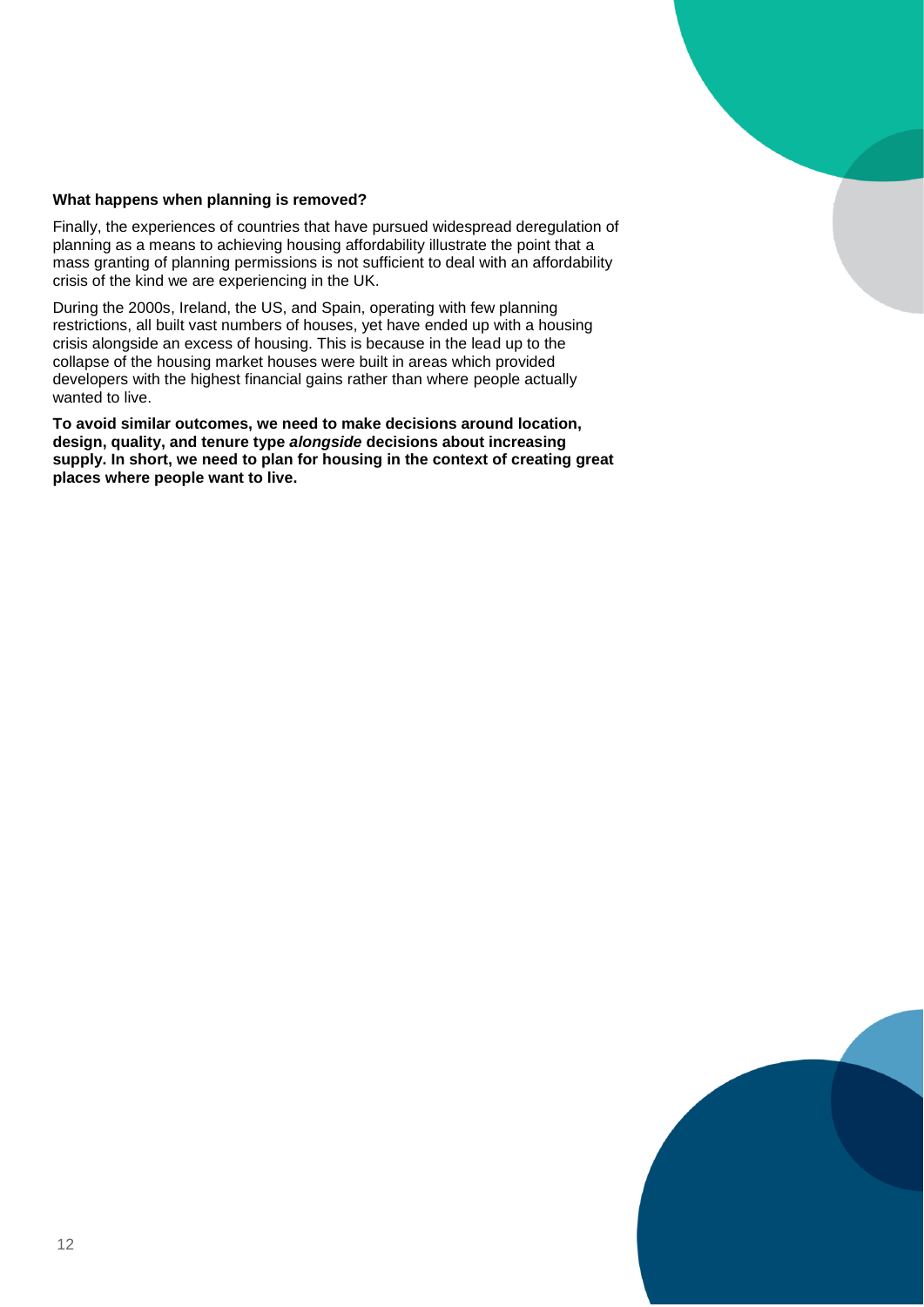# **Recent developments in housing policy**

This paper is published at the time of the UK Government's White Paper on housing, which is likely to include major announcements which could set the agenda for housing policy in England for the next few years.

Already however, and somewhat positively, under the new government led by Theresa May there has been an apparent shift in emphasis from prioritising home ownership to building more housing (including housing of different tenures). Prior to this, the UK Government's housing agenda appeared very much focused on boosting home ownership through initiatives such as Right to Buy and other schemes.

The Secretary of State for Communities Sajid Javid, has recognised the significance of housing to economic and social inequality, and has squarely recognised the need to build more homes as the key challenge in addressing the UK's housing affordability crisis. Though not new in itself, the increased focus on supply is critical – without falling into the "easy trap" of blaming planning for everything.

Recent announcements have included a £7 billion "funding pot" (including £1.4 billion announced in the November 2016 Autumn Statement for 40,000 new affordable homes). This funding is intended to support the delivery of more shared ownership homes, more Rent to Buy homes (where first-time buyers are helped to save for a deposit) and more Affordable Rent homes, to help those in the private rented sector with housing costs.

The Autumn Statement also included the announcement of a new Housing Infrastructure Fund of £2.3 billion by 2020-21, funded by the National Productivity Investment Fund (NPIF) and allocated to local government on a competitive basis. The fund will provide infrastructure targeted at unlocking new private house building in the areas where housing need is greatest and is intended to deliver 100,000 new homes. The Government has also said it will invest £1.7 billion by 2020-21 through the NPIF to speed up house building on public sector land in England through partnerships with private sector developers. The Government has claimed that this additional capital spending amounts to a doubling of the housing budget in real terms over this Parliament.

Some aspects of the previous administration's interventions have continued, for example DCLG has also announced 30 local authority-led partnerships for the development of starter homes, which will be available to younger buyers at 20 per cent below "market value". The locations of 14 garden villages and three more garden towns have also been confirmed.

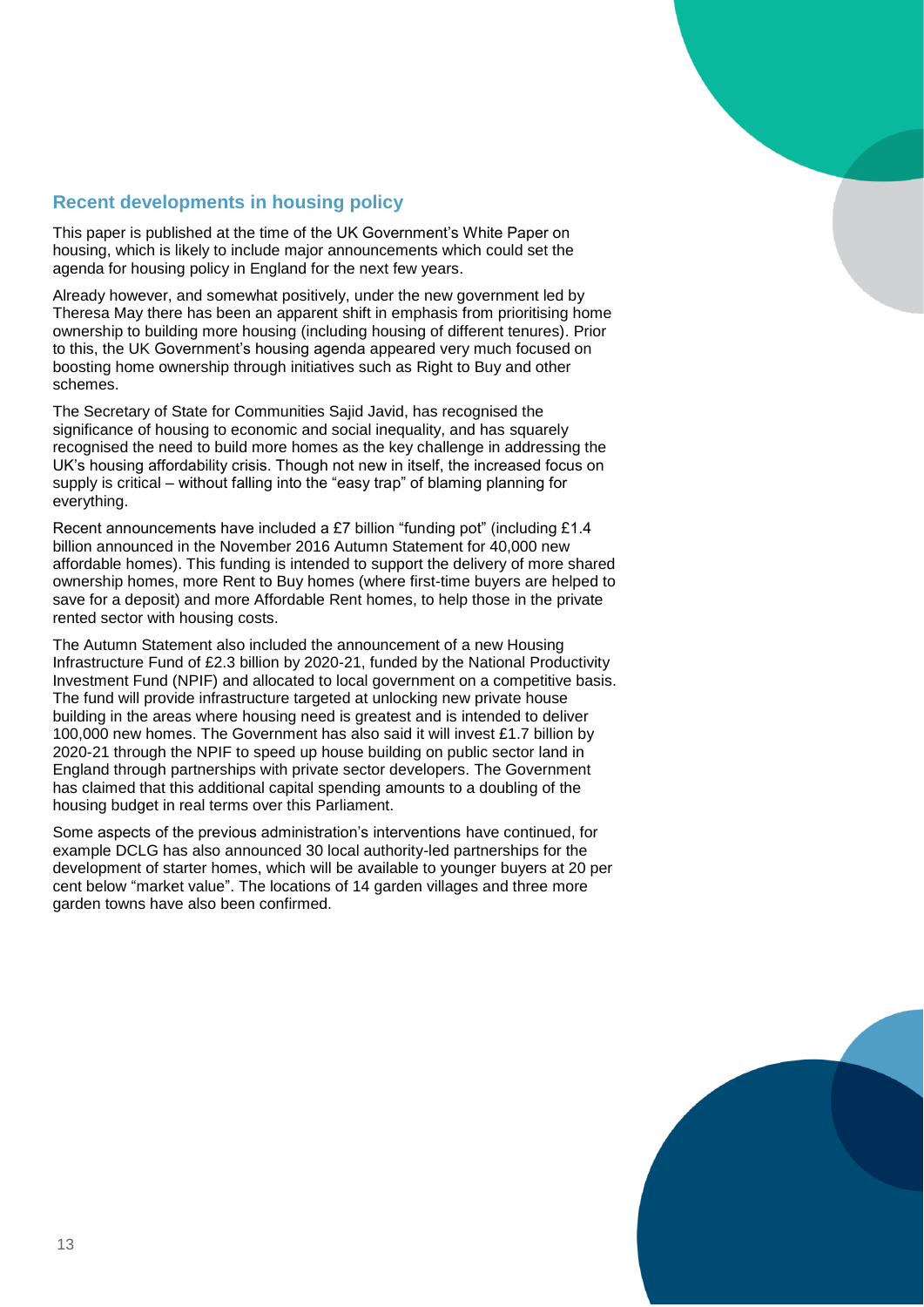# **A new approach to housing policy**

As argued here, housing policy in England in particular has struggled to improve housing affordability (and sometimes contributed to housing *unaffordability*) because it has often neglected the full range of factors that have contributed to under-supply and rising costs. The emphasis on "planning as the problem" has especially skewed housing and planning policy, offering false hopes that deregulating planning would automatically free-up the market to meet demand and lower (or manage) prices.

Demonstrably, this approach hasn't worked. What then should the better startingpoints for housing policy, especially for better affordability? We suggest four points:

- 1. **As stated, we need policy to be based on an acknowledgement of the multifaceted nature of the problems in housing.** The RTPI's wideranging recommendations for housing policy are summarised further below.
- 2. **Rather than focussing narrowly on housing numbers, we need to start with what we really want to achieve: better places and better communities.**
- 3. **Further to this, we need to recognise and invest in the positive role that planning can play in delivering better housing affordability, and more broadly, better places.** This has been noticeably lacking in successive governments' approach to housing policy.
- 4. **Fundamentally, we need to rethink how we develop policy, in ways which are less theoretical and more grounded in practice and what works locally.** This is what the RTPI's Better Planning programme is about.

#### **Better places and better communities**

To start with the second issue, in its narrow focus on housing numbers, policy has typically ignored what people want from where they live – which should surely the starting-point for housing and planning policy. As noted previously, an alternative way of looking at the housing crisis is that what we lack is not so much new housing but rather more housing in more good places.

The RTPI has conducted public opinion research on what the UK public thinks of their communities and what they think makes for a 'successful place'. The priorities from the public's point of view are captured in the infographic below.

#### *What people want from their communities***<sup>43</sup>**



 $\overline{a}$ 43 Based on RTPI Centenary Survey results, as included in RTPI (2014), Creating Economically Successful Places, RTPI: London.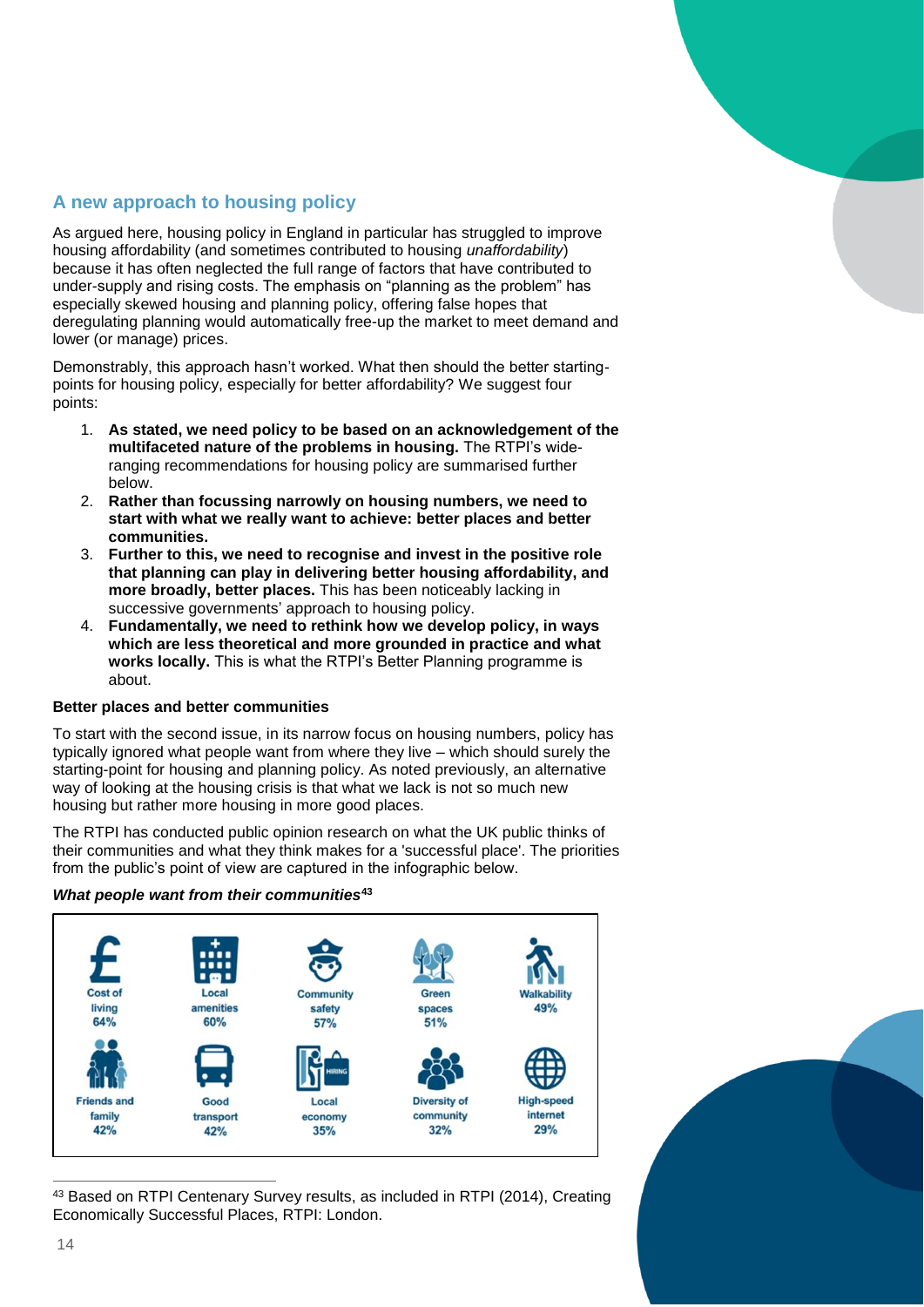As a result, this RTPI programme of work will use a broad definition of "housing affordability" which encompasses not only house prices but also transport accessibility, local economic opportunities, and access to public services (essentially all of the things that good planning can deliver alongside housing).

#### **Recognising the positive role of planning**

From this, we can recognise that planning has a critical role to play in ensuring better places which provide what people want. How can planning play a positive role in development, including housing?

As the RTPI has been demonstrating through its programme of work on the value of planning, planning is critical to providing clarity and confidence for investments by markets to deliver good development.<sup>44</sup> Some of the ways in which planning can provide this stronger framework for development are captured in the chart below.<sup>45</sup>

#### *The benefits of better planning*

| <b>PROJECT BENEFITS: PROCESSES</b>                    |                                               | <b>PROJECT BENEFITS: OUTCOMES</b>              |                                         |
|-------------------------------------------------------|-----------------------------------------------|------------------------------------------------|-----------------------------------------|
| <b>Signalling of</b><br>expectations to<br>developers | <b>Confidence</b><br>to invest in<br>property | <b>Capturing value</b><br>uplifts              | <b>Control of</b><br>harmful uses       |
| <b>Democratic and</b><br>community<br>engagement      |                                               | Co-ordination<br>between                       | Connection                              |
| <b>Tackling ownership</b><br>constraints              | <b>Tackling physical</b><br>constraints       | developments                                   | with strategies                         |
|                                                       |                                               | <b>Efficient</b>                               | <b>Stable</b>                           |
| Integration of land<br>use and<br>infrastructure      | <b>Provision of</b><br>public goods           | organisation<br>of economy                     | environment for<br>investment           |
|                                                       |                                               | <b>Better quality</b><br>places                |                                         |
| <b>Democratic and</b><br>community<br>engagement      |                                               | <b>Equitable</b><br>organisation<br>of economy | New markets in<br>regeneration<br>areas |
| <b>SPATIAL BENEFITS: PROCESSES</b>                    |                                               | <b>SPATIAL BENEFITS: OUTCOMES</b>              |                                         |

Contrary to the anti-planning argument, many countries that exhibit a high degree of elasticity (responsiveness to demand) with respect to house prices have strong planning systems and high taxes on undeveloped land. In Germany and France for example, there are strong planning institutions and local authorities can undertake upfront land assembly and infrastructure provision. This means planning is able to shape the form and structure of housing development, and encourage a density, quality, and tenure which meets the social and economic aspirations of the people.<sup>46</sup>

<sup>46</sup> Lord, A., O'Brien, P., Sykes, O., and Sturzaker, J. (2015), Planning as 'Market Maker': How planning is used to stimulate development in Germany, France and the Netherlands, RTPI: London.



<sup>44</sup> Adams, D., O'Sullivan, M., Inch, A., Tait, M., Watkins, C., and Harris, M. (2016), Delivering the Value of Planning, RTPI: London.

 $45$  Ibid.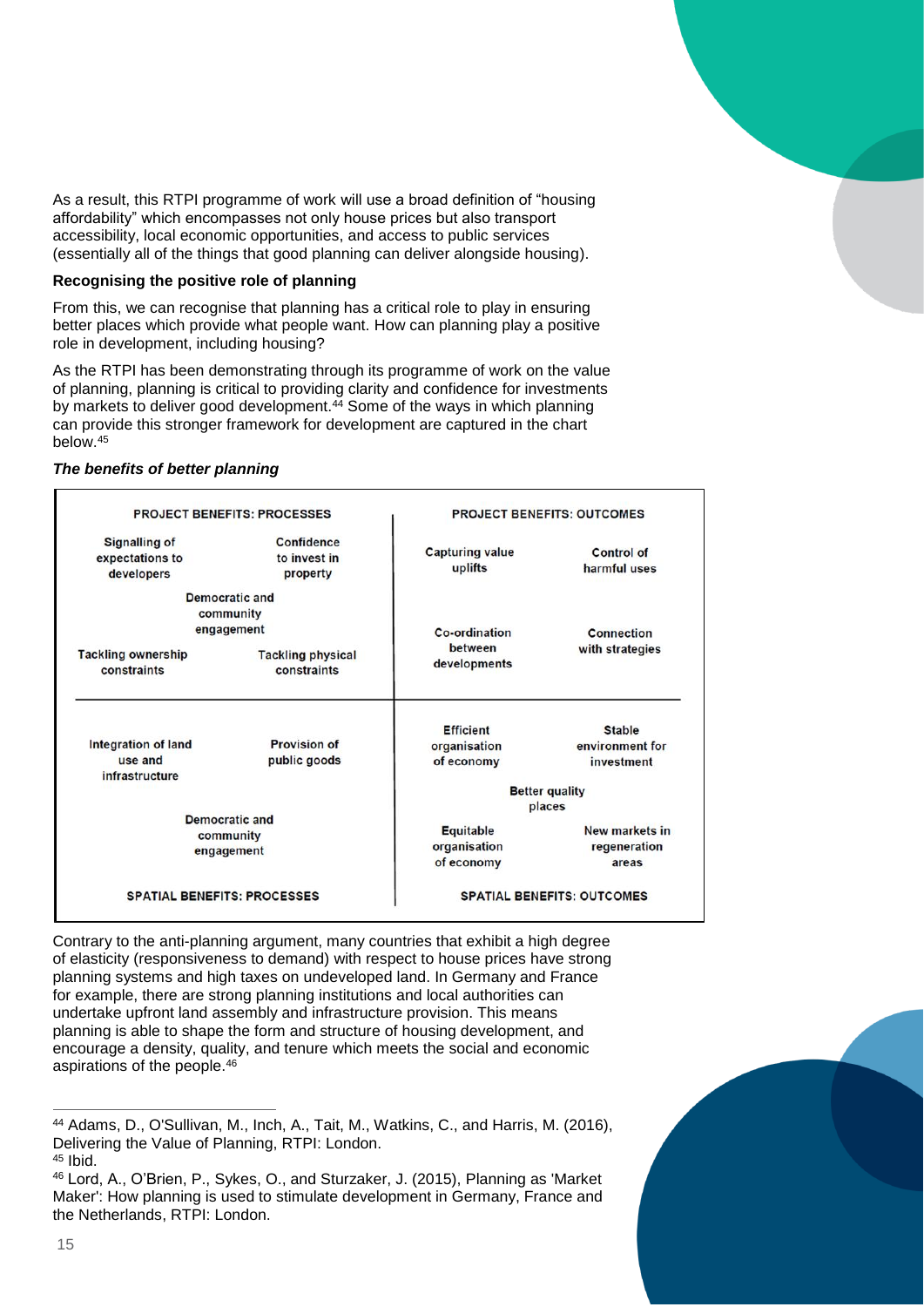This is not to conclude that the UK should therefore look to imitate the planning regimes in other countries, but there are clearly lessons of to be learned from different policies and practice internationally.

The lack of strategic planning in England also contributes to community resistance to new development. In spite of the fact that housing is a strategic issue that spills across administrative boundaries, city and town leaders have few incentives or tools to build consensus, and infrastructure provision remains largely independent from housing.<sup>47</sup> This leads to local opposition to housebuilding as communities justifiably conclude that additional houses will lead to increased pressure on doctors' surgeries, schools, roads and rail services.

Unfortunately, thirty years of almost continual changes in policy and regulation, and the failure to support planning (including strategic planning), has left the UK incapable of consistently delivering good places. This needs to change.

#### **A broader approach to housing policy**

The RTPI has developed a number of policies that address the complex set of issues around housing, with an emphasis on improving places and the role that planning can play in this.

In November 2016, the RTPI launched its '16 Ways in 16 Days' campaign which outlined the Institute's recommendations for tackling the housing crisis in England. The RTPI's 16-point action plan is intended to help the UK Government achieve its ambitious house building targets.

The plan is based on the view that the major house builders alone cannot be expected to deliver all the homes we need and that there is no "magic bullet" to England's housing crisis. Rather, as suggested, there are a complex range of interdependencies which professional planners are best placed to navigate, with government support, to create places and homes that people want to live in, in the volumes the country needs. This comprehensive package of suggestions could inform a plan for homes for all.

### *The RTPI's recommendations for housing in England*

In summary, the 16 proposals are:

#### **1. Offer ready permitted sites to SME builders**

Offer ready permitted sites to SME builders and support them in the UK Government's new industrial strategy.<sup>48</sup> We need to get them building again.

#### **2. Keep housing associations building**

Keep housing associations building. Housing associations helped to get the industry through previous downturns and keep us building homes; they need to be supported to do so again.<sup>49</sup>

#### **3. Let local authorities charge the planning fees they need**

Let local authorities charge the planning fees they need to properly resource their planning service.<sup>50</sup> Developers will pay for an efficient and responsive service. Planning departments have suffered greater cuts than other local authority functions, it has to stop and be reversed.

<sup>47</sup> Ibid.

<sup>48</sup> See RTPI (2013), Delivering Large Scale Housing: Unlocking schemes and sites to help meet the UK's housing needs, London: RTPI.

<sup>49</sup> Op cit.

<sup>50</sup> See RTPI/Arup (2015), Investing in Delivery: How we can respond to the pressures on local authority planning, RTPI/Arup: London.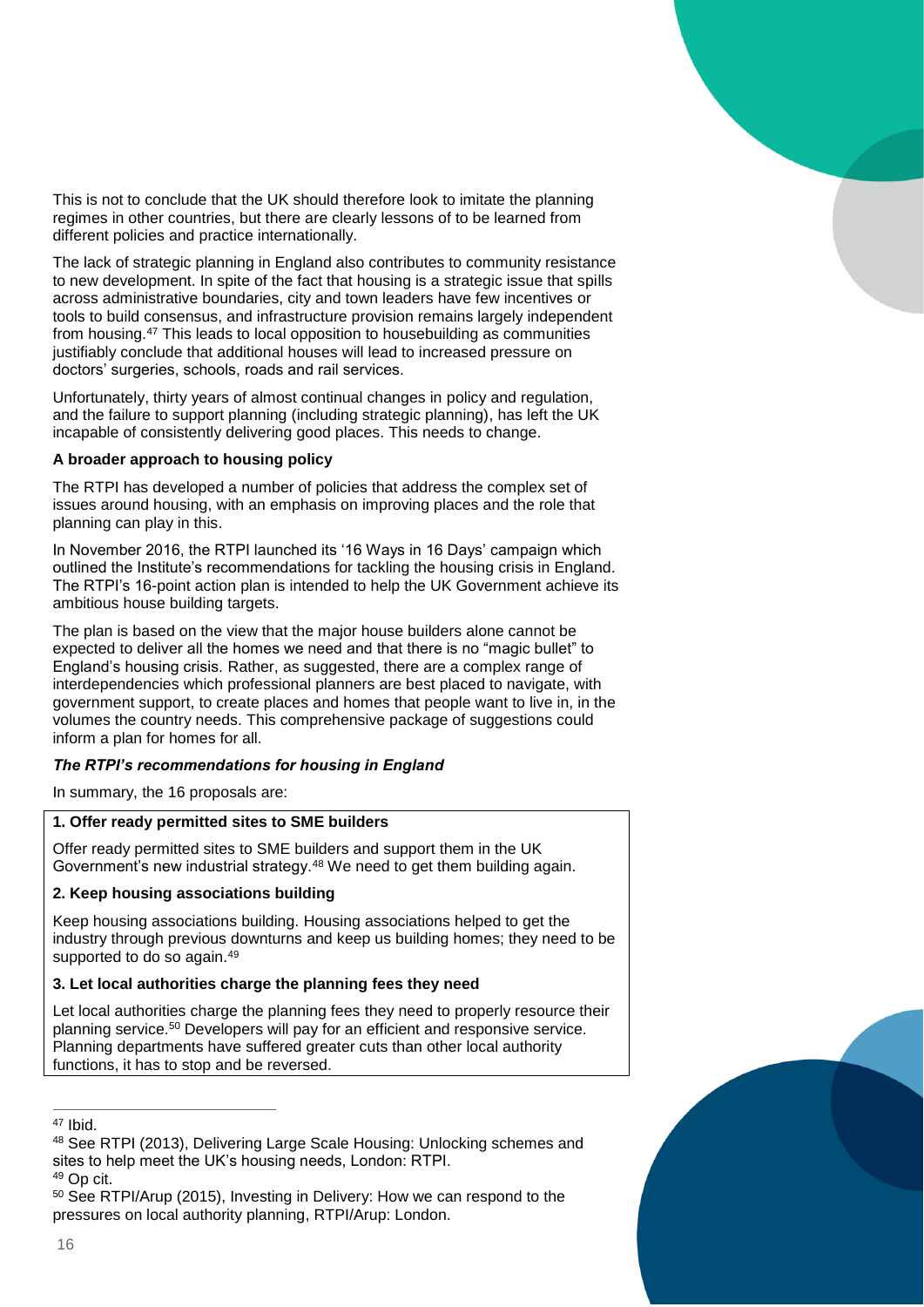#### **4. Require a city region wanting a devolution deal to have a plan for housing**

Require a city region wanting a devolution deal with government on jobs infrastructure and other funding to have a plan to deliver the supporting homes required by those jobs.<sup>51</sup> Money talks.

#### **5. Make the Land Registry an open data organisation**

Make the Land Registry an open data organisation.<sup>52</sup> In order to strategically plan for houses we need data on who owns the land and where.

#### **6. Create a fiscal regime that encourages build to rent**

Create a fiscal regime that encourages build to rent. England, and the UK more broadly, is an outlier as a nation in failing to supply purpose-built properties to rent with longer-term security.

#### **7. Government must provide stronger direction on suitable land for housing**

Think widely and carefully about where we build new homes. Brownfield land should be made to achieve its full potential. Involve communities in places which are undergoing regeneration. Some housing may need to go on greenfield – so long as planned properly. Green belts must work well for everyone in society, across wider sub regions.

#### **8. Encourage innovation in climate change mitigation**

Encourage innovation in climate change mitigation and energy efficiency in the industrial strategy.<sup>53</sup> We need mechanisms to improve the energy efficiency of the existing housing stock, and policies which ensure that new homes are compliant with our carbon reduction targets. This should form a core part of the industrial strategy.

#### **9. Make more of the existing housing stock**

Make more of the existing housing stock,<sup>54</sup> pay attention to how the rental market and structure, and how taxation and housing benefit policy drives behaviours and the market. We must recognise the true value of planning is in the long-term creation of great places, increasing certainty for everyone, and market shaping so the market works more effectively for all.

#### **10. Find innovative ways of funding affordable housing**

Find innovative ways of funding the affordable housing elements of consented developments to keep them delivering. We must learn the lessons from the 2008 financial crisis and cannot let the challenges that major house builders will face in a downturn result in whole developments being stalled. Too much of planners', developers' and councillors' time was wasted during the post-crash recession arguing over which element of a permitted housing scheme was cut to make it stack up financially. Almost a decade on the housing crisis has deepened. We must not let this happen again.

<sup>53</sup> Climate change will be the focus of a forthcoming RTPI Better Planning project. <sup>54</sup> RTPI (2013), Delivering Large Scale Housing: Unlocking schemes and sites to help meet the UK's housing needs, London: RTPI.



 $\overline{a}$ <sup>51</sup> RTPI (2015), Strategic Planning: Effective cooperation for planning across boundaries, RTPI: London.

<sup>52</sup> RTPI (2016), Response to Consultation on Moving Land Registry Operations to the Private Sector, RTPI: London.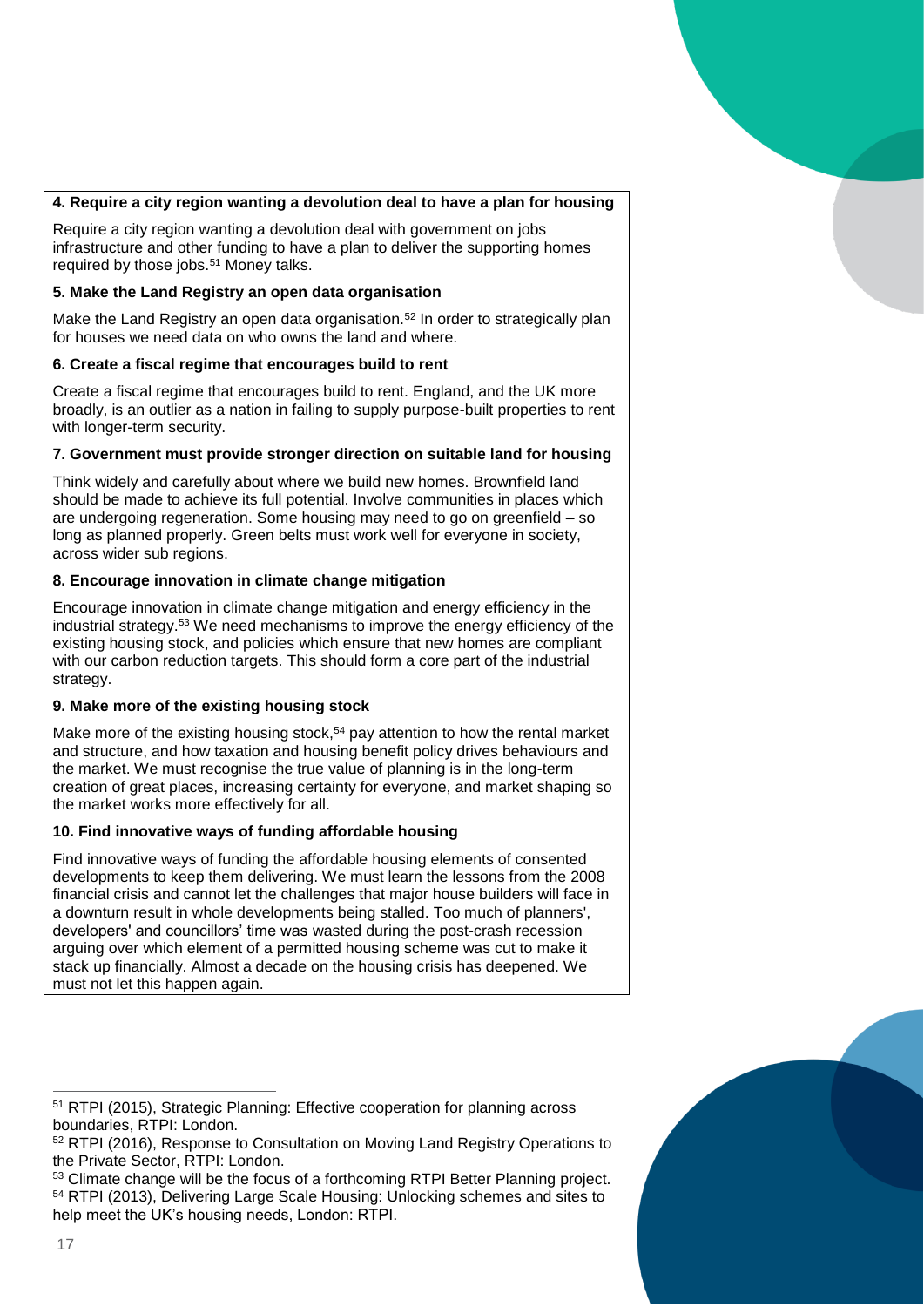#### **11. Invest in the next generation of those who will make housing happen**

Invest in the next generation of those who will make the housing happen.<sup>55</sup> Government has backed the RTPI's planners' bursary scheme; we need to make working in the built and natural environment open and inspiring to all.

#### **12. Get the public sector building**

Get the public sector building. Local authority-commissioned home building has to be part of the solution. The Local Government Association and the Federation of Master Builders have stepped up already and said they are up for it. Cleverly used it can create markets and support private sector provision. It's not "either/or".

#### **13. Align transport infrastructure and housing delivery more effectively**

Align transport infrastructure and housing delivery more effectively.<sup>56</sup> Start by assessing infrastructure projects for the development land they unlock, not just their impact on speed and congestion. Longer-term proper spatial planning is a key tool.

#### **14. Allow planning inspectors to find local plans partially sound**

Allow planning inspectors to find local plans partially sound.<sup>57</sup> Don't let problems with one policy area, say, to hold up a local plan having the weight it needs in steering where homes go.

#### **15. Encourage local authorities to be proactive in land assembly**

Encourage local authorities to be proactive in land assembly to unblock land for homes as well as wider socially and economically beneficial development.<sup>58</sup>

#### **16. Intervene in the land market and capture the benefits from transport investment**

In the longer-term we need to explore the operation of the land market, an issue explored by the House of Lords in their report on the economics of housing. We need to better capture some of the increase in land value particularly from public investment so we can fund affordable housing and the infrastructure good places and homes need.<sup>59</sup>

The current system in England results in too much of planners' time being spent arguing the theoretical number of "housing units" a local authority area needs. The focus must shift to delivering the homes the country needs to include different tenures and in ensuring appropriate places to build them on.

### **You can follow the campaign on Twitter at #RTPI16ways**

 $\overline{a}$ <sup>55</sup> RTPI/Arup (2015), Investing in Delivery: How we can respond to the pressures on local authority planning, RTPI/Arup: London.

<sup>56</sup> RTPI (2014), Transport Infrastructure Investment: Capturing the wider benefits of investment in transport infrastructure, RTPI: London.

<sup>57</sup> RTPI (2015), Royal Town Planning Institute: Response to Local Plans Expert Panel October 2015, RTPI: London.

<sup>58</sup> RTPI/Arup (2015), Investing in Delivery: How we can respond to the pressures on local authority planning, RTPI/Arup: London.

<sup>59</sup> RTPI (2016), Housing Commission to Explore New Routes to Housebuilding, RTPI Evidence to LGA Housing Commission, RTPI: London.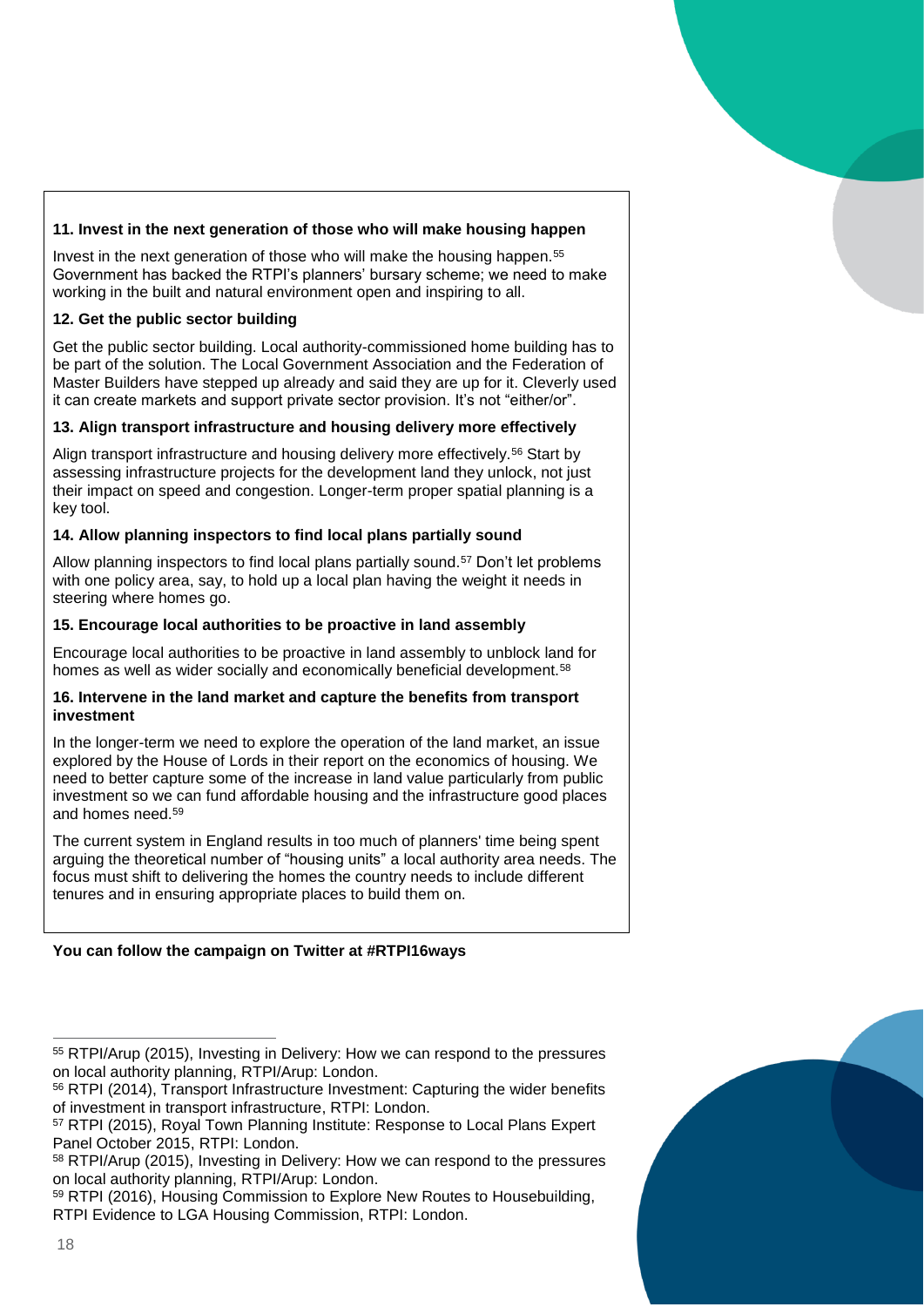

#### **Learning from practice for better policy**

In order to develop a better, more comprehensive approach to housing, we also need to reconsider how we make policy. From the RTPI's perspective, this means thinking more strategically (including longer-term), in an integrated way between different policies, and spatially (with more regard to places and space).<sup>60</sup>

Perhaps most crucially, as we have argued, much housing policy has failed to improve housing affordability because it has been informed by a largely theoretical understanding of what the problem is (especially its focus on deregulating planning).

#### **Better Planning for Housing Affordability**

Instead, our work on Better Planning will offer positive, practical, and placedbased solutions to housing affordability, based on examples of what has been achieved locally in the UK and internationally.

This will include case studies of housing affordability, and practice advice and information for planners and others.

The RTPI is also engaged in four research projects as part of its work on housing affordability:

#### **Local authority direct provision of housing in England**

This research project is jointly supported by the National Planning Forum (NPF) and the RTPI, and is investigating how local authorities can deliver more housing, with particular reference to the role of planning.

#### **Research into the delivery and affordability of housing**

The RTPI South West region has commissioned research into the delivery and affordability of housing in the region, through an examination and comparison of recent housing developments.

#### **Planning permission and development finance**

The RTPI is commissioning research on the implications for housing supply of introducing certainty into the process by allowing local authorities to grant planning permission on land that needs development when drawing up local plans, thus eliminating the need for developers to apply for permission.

#### **"The Housing Challenge", Crook Public Service Fellowship, University of Sheffield**

There is both a significant shortfall in housing supply and a squeeze on public finances, while huge amounts of capital continue to flow into existing land assets (for example, the windfall in value which goes directly to private landowners when public investment in infrastructure is made on or near a piece of land). This project will investigate whether redirecting some of this windfall into infrastructure investment through a variety of mechanisms of land value capture represents a feasible solution to the shortfall in housing supply.



<sup>60</sup> RTPI (2014), Planning Horizons, Thinking Spatially, RTPI: London.